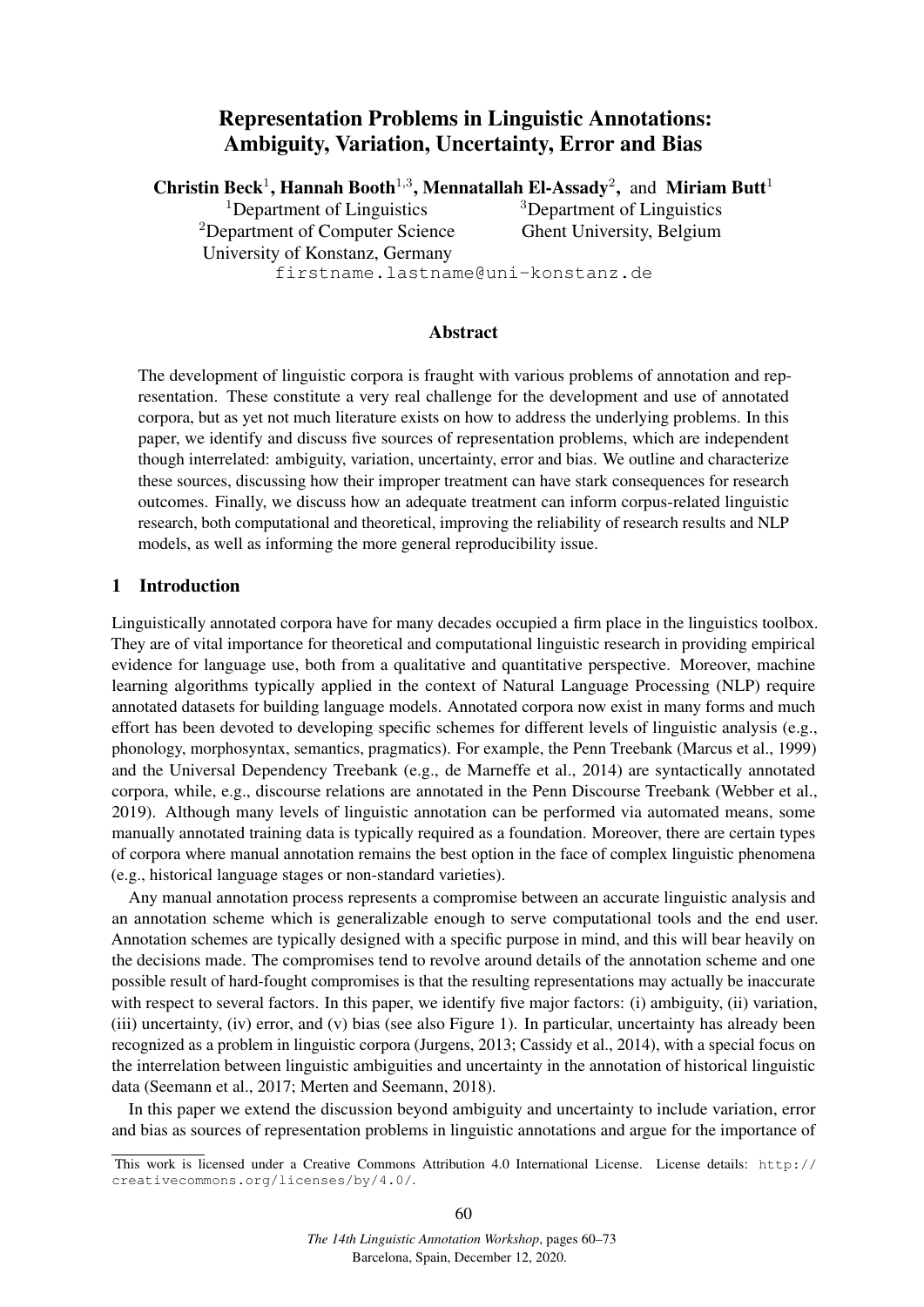developing a robust framework which explicitly treats these problems. We focus primarily on representation problems in historical corpora, but the set of problems is transferable to other types of linguistically annotated resources (Chambers et al., 2014; Plank et al., 2014; Pavlick and Kwiatkowski, 2019). As part of future work, we intend to build a computational implementation that is based on the crucial foundations laid out in this paper.



Figure 1: Representation problems in linguistic annotations come from five distinct sources: (i) Ambiguities are an inherent property of the *data*. (ii) Variation is also part of the *data* and can, e.g., occur across documents. (iii) Uncertainty is introduced by an *annotator*'s lack of knowledge or information. (iv) Errors can be found in the *annotations*. (v) Biases are a property of the *complete annotation system*.

## 2 Background and Related Work

Existing approaches typically treat representation problems in one of three ways in linguistic annotation processes: (i) stochastic treatment, (ii) assignment of an 'other/miscellaneous' category, (iii) left unannotated. In Part-of-Speech (POS) tagging and syntactic parsing, ambiguities are often treated in a stochastic manner, so that among the possibilities the option which is most likely is chosen (cf. Most Frequent Class Baseline; Jurafsky and Martin, 2009). In this way, each token receives a single tag and the ambiguity property is lost altogether. For example, Dipper et al. (2013) develop a POS tagging policy for historical German where ambiguous material receives the tag of the more frequent or of the historically older usage. Another approach is to mark entities about whose interpretation an annotator is uncertain with a specific tag ('other/miscellaneous' category), signaling that no adequate annotation is available. For example, in the Corpus of Historical Low German (Booth et al., 2020), clauses which are ambiguous between matrix (IP-MAT) and subordinate status (IP-SUB) are tagged as IP-X. A non-historical example comes from TimeBank-Dense (Chambers et al., 2014; Cassidy et al., 2014) where ambiguous temporal relations are tagged as 'vague'. Although this captures some level of ambiguity and uncertainty, it does not necessarily allow for an adequate representation of the underlying problem, information which is potentially of high interest to the end-user. A third option often employed is to leave uncertain material unannotated. In this case, the respective pieces of data are typically set aside and do not play a role in linguistic investigations or NLP downstream tasks.

Some efforts have been made towards more sophisticated schemes for explicitly marking representation problems. For instance, Merten and Seemann (2018) have developed a novel interface which enables an annotator to capture different sources of uncertainty while annotating POS and specific syntactic constructions in a historical corpus of Middle Low German (see also Seeman et al., 2017). Their scheme allows annotators to capture uncertainty via a tag indicating one of three types: (i) category A is more likely than B,  $(ii)$  A and B are equally likely,  $(iii)$  unsure. Lüdeling  $(2017)$  has proposed a corpus annotation model which captures variation, e.g., in word pronunciation, by explicitly labeling the type of variation and the variant involved in an additional annotation layer. Similarly, Dipper et al. (2013) capture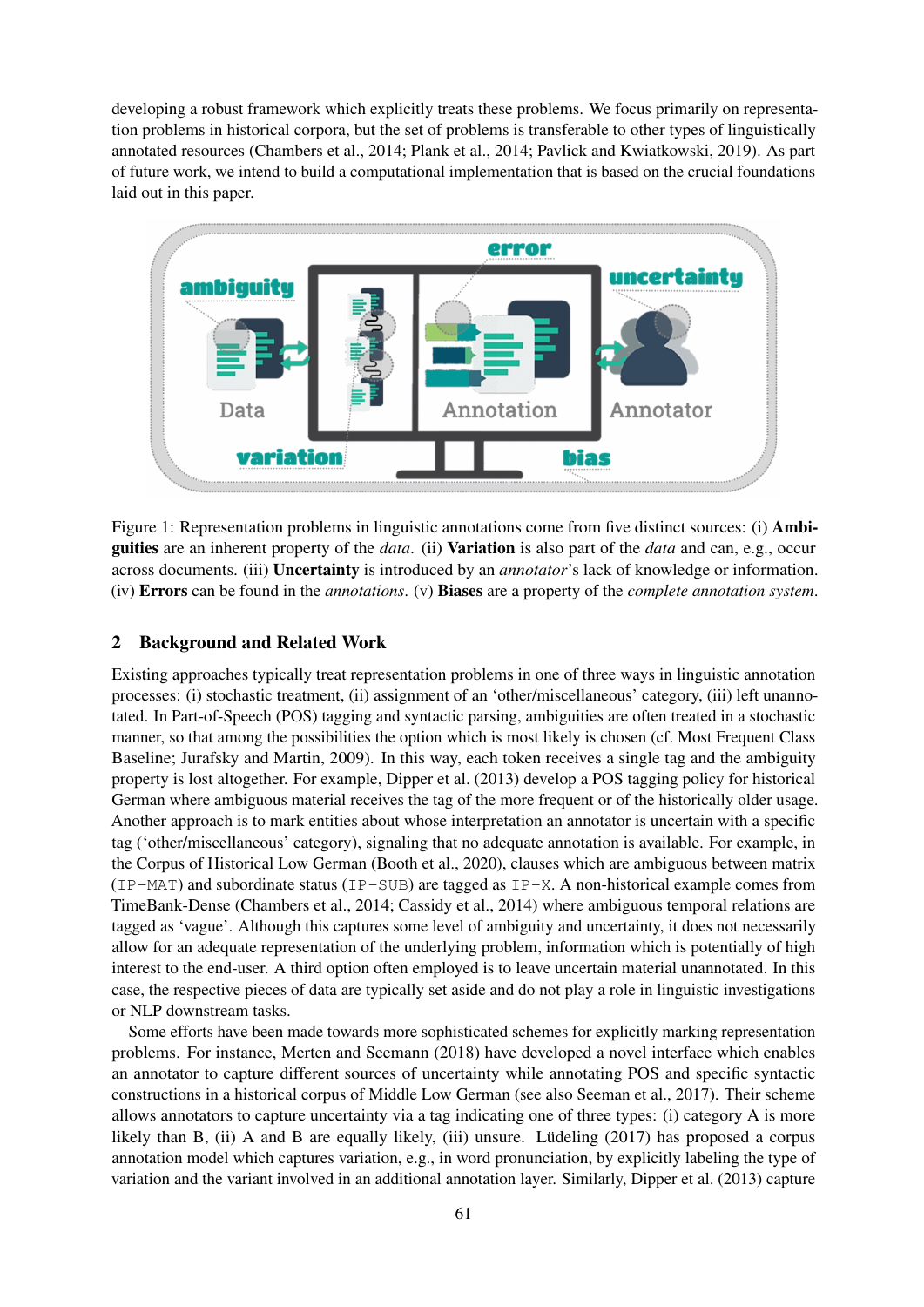spelling variation in their historical tagset by providing information on three levels: (i) the original token (diplomatic level), (ii) a modernized version of the token (tokenization level), and (iii) a tag for the type of variation (tag level). Likewise, Barteld et al. (2014) have proposed a multi-level annotation approach for incomplete language phenomena, i.e., ambiguity, underspecification or uncertainty.

In other contexts, uncertainty has been measured via various types of scale. For example, Jurgens (2013) employs a Likert-scale based approach for annotating ambiguous word senses, where the possible senses are rated on a numerical scale with respect to the likelihood of their occurrence in specific contexts. Vashishtha et al. (2019) use confidence ratings ranging from 'not at all confident' to 'absolutely confident' when annotating temporal relations between pairs of events. Zhang et al. (2017) let annotators specify whether an inference relation between sentences is 'very likely', 'likely', 'plausible', 'technically possible' or 'impossible' while annotating natural language inferences (NLI). Also in the context of NLI, Pavlick and Kwiatkowski (2019) make use of a sliding bar, which contains numerical values which range from indicating that an inference relation is 'definitely true' to indicating that it is 'definitely not true' to capture human judgements. Additionally, Pavlick and Kwiatkowski (2019) assess annotator disagreement as a measure of uncertainty by modeling these judgements as distributions instead of aggregated scores. Similarly, Chen et al. (2020) let annotators give judgements about the likelihood of inference relations via a sliding bar, and model 'uncertain natural language inferences' via scalar regression, predicting the probability at which a premise entails a hypothesis. Passonneau and Carpenter (2014), on the other hand, present a probabilistic model based on maximum likelihood estimation for annotating word senses, which gives a confidence estimate for each annotation label as a measure of certainty. Plank et al. (2014) capture uncertainty by measuring annotator disagreement on the basis of inter-annotator F1-scores and the confusion probability between annotators. In addition, Plank et al. (2014) show that by incorporating information about annotator disagreement into the training of an NLP-model for POS-tagging, relevant downstream tasks, i.e., Named Entity Recognition and Chunking, can be improved.

Although these approaches take up the problem of annotation and representation problems, they do not work out a generally applicable framework. Additionally, it is still unclear how the factors we identify as major problem sources interact throughout the various phases involved in corpus development and use. We see the important barrier to overcome here as a conceptual one, in the sense that concepts like 'uncertainty' and 'ambiguity' are often used interchangeably, despite there being inherent differences between the sources of these representation problems. Understanding these sources on their own terms, as this paper proposes, is a crucial prerequisite for developing more adequate treatments and in turn more reliably annotated corpora.

## 3 Phases of Corpus Development and Use

Developing an annotated corpus for linguistic research involves a number of work steps which are crucial for successful corpus design. The corpus development workflow consists of data selection and processing, typically including digitization, normalization and automatic pre-processing, and cycles of annotation. We see two major parts of a typical corpus development process: Data Selection and Processing (Phase I) and Annotation (Phase II). Following the corpus development, there is a third part, Interpretation (Phase III), which pertains to corpus use, addressing the issue of interpreting the annotated data.

### 3.1 Phase I: Data Selection and Processing

Prototypically, corpora consist of several machine-readable text files. Finding appropriate texts for a corpus is not a trivial task and data selection, i.e., text collection, is the first fundamental step in corpus construction. Ensuring a balanced corpus is a high desideratum, though often not achievable, particularly with respect to historical corpora, since often only a limited number of texts from particular domains are available. Data processing usually comprises digitization of any non-digitized textual material, spelling normalization and an automatic pre-processing (e.g., POS tagging, shallow syntactic parsing), and prepares the data for manual annotation by enriching the raw text with basic linguistic information.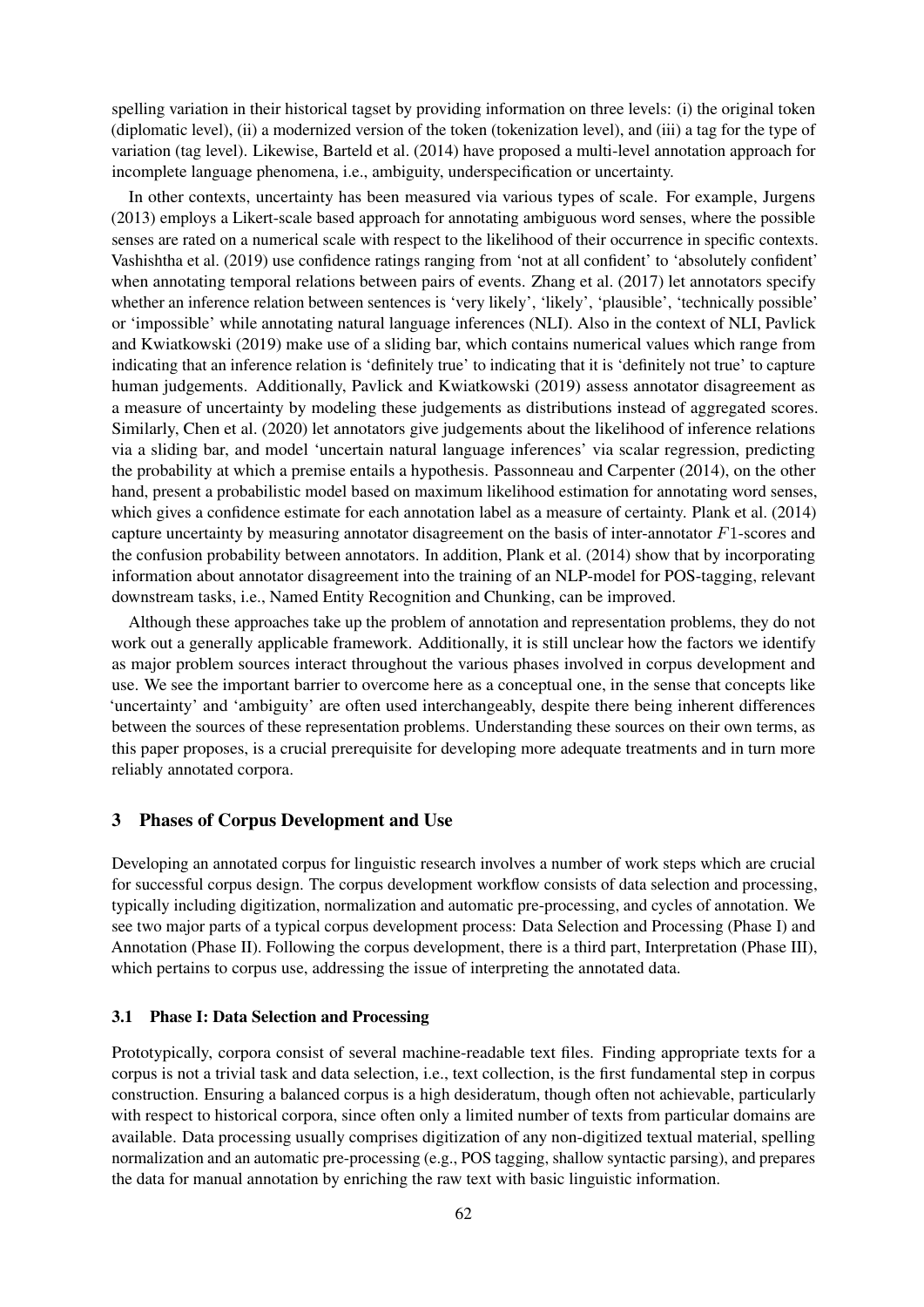### 3.2 Phase II: Annotation

Some corpus building stops after Phase I, because the amount of annotation is already sufficient for the intended task. Other corpora are enriched with further, often manual, annotations capturing more complex linguistic phenomena. The manual annotation process generally consists of iterative cycles of annotation, evaluation and error correction. At times, the manual annotation process is sped up by combining it with machine learning via successive cycles of manual annotation, training, automatic annotation and corrections. The annotation task itself can be broken down into two subtasks: identification and classification. First, the linguistic unit which is to be annotated has to be identified. The classification task then deals with assigning an annotation label to the previously identified linguistic unit. Manual annotation pipelines will also be guided to some extent by the specific tool which is used to conduct the annotation, of which a range exist, e.g., Annotald (Beck et al., 2015) and WebAnno (Eckart de Castilho et al., 2016).

## 3.3 Phase III: Interpretation

Annotations are usually informed by extensive theoretical analysis of linguistic structures. In turn, annotated corpora are essential for linguistic research, since they provide empirical evidence for a variety of linguistic phenomena, with end-users generating relevant insights for linguistic theory. In this way, the interpretation of the annotated values is crucial to future scientific developments. Moreover, corpora are a necessary prerequisite for the building of language models within NLP. Such models are based on interpretations (learning) of the annotated data. Thus, adequate representations of the linguistic data are vital for end-users of corpora. Without explicit treatment, representation problems often persist in post-hoc analyses of the annotations, rendering linguistic findings and computational models potentially unreliable or even misleading. In the next section, we characterise the various sources of representation problems, how they surface at the different phases, and show how they merit a more explicit treatment.

## 4 Sources of Representation Problems

We identify five sources of representation problems in linguistic resources, which we explain in this section: (i) ambiguity, (ii) variation, (iii) uncertainty, (iv) error and (v) bias. They are relevant at all three phases of corpus development and use, and interact with one another in a complex fashion.

### 4.1 Ambiguity

Ambiguity is an inherent property of natural language and therefore also of corpus data, see Figure 1. Ambiguity occurs whenever an entity in principle allows for multiple interpretations. Ambiguities between form and meaning appear frequently in natural language at all linguistic dimensions (e.g., phonological, morphosyntactic, lexical or pragmatic) and are a key source of representation problems. For our purposes, we define ambiguity as any instance where linguistic material in principle allows for more than one interpretation.

We propose to capture the extent to which an instance of linguistic ambiguity can be resolved (e.g., via contextual cues and/or world knowledge) via three broad categories: (i) ambiguity can be fully resolved; one interpretation, (ii) ambiguity cannot be entirely resolved, but a preference can be expressed for one interpretation; multiple interpretations, relatively ranked, and (iii) ambiguity cannot be resolved, and no preference can be expressed for any interpretation; multiple interpretations, equal ranking (see also Merten and Seemann (2018)). Ambiguity poses particular problems for representation at Phase II (annotation), leading to challenges in the identification and classification of linguistic units.

Many classic examples constitute *class ambiguity*, referring to cases where a linguistic unit allows for more than one classification. A well-known example from English concerns gerunds in -*ing*, which are often assumed to be a 'mixed category' between noun and verb (Hudson, 2003; Malouf, 1996).<sup>1</sup> However, not all -*ing* forms are equally unresolvable, see example (1), taken from Lowe (2016, 402). In (1-a), *missing* exhibits properties exclusively associated with nominals (adjectival premodification,

<sup>&</sup>lt;sup>1</sup>This type of class ambiguity poses a problem to POS tagging, which we broadly described as a Phase I process. But POS tagging is at times part of the manual annotation (Phase II) and more generally feeds into the parsing of larger syntactic units.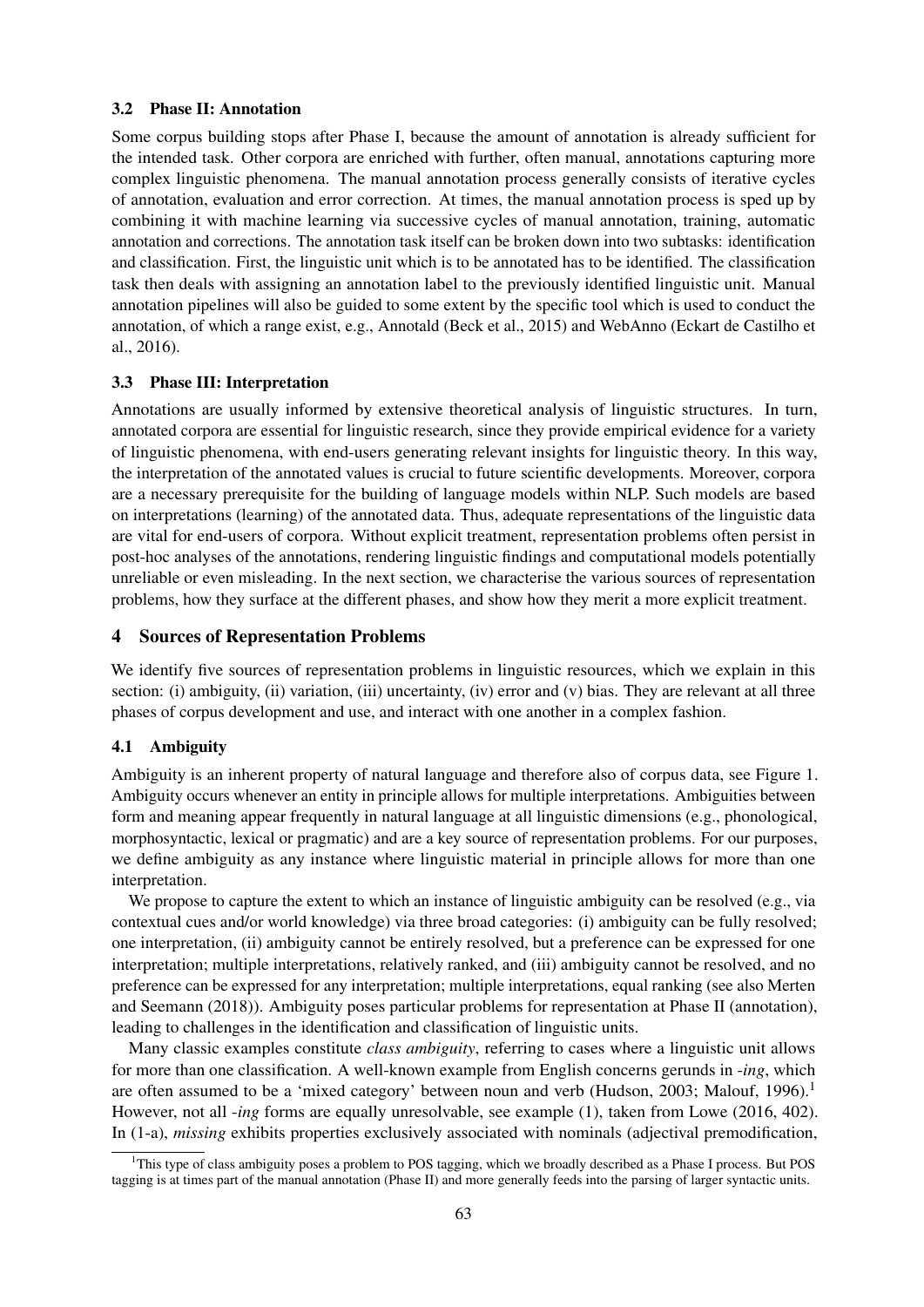PP complement), while in (1-b) the properties of *missing* are entirely verbal (adverbial modification, bare logical subject, bare object). In other words, a potentially ambiguous form can be resolved to one of the possible interpretations. The unresolvable ambiguity arises in contexts like (1-c), where *missing* exhibits both nominal properties (logical subject is a possessive phrase) and verbal properties (adverbial modification, bare object). This would be a case of two interpretations (N and V) with an equal ranking. Furthermore, the gerund example highlights a more general issue which feeds class ambiguity, i.e., that many of the categories widely recognized in linguistics and thus implemented in annotations are typically encoded through bundles of properties. As such, it is expected that there will be clear-cut cases, as (1-a)-(1-b), but also items whose properties indicate membership of more than one category, as (1-c).

| a. | [His stupid <b>missing</b> of the penalty] lost us the game.   | (unambiguously nominal)      |
|----|----------------------------------------------------------------|------------------------------|
|    | b. [Him stupidly <b>missing</b> the penalty] lost us the game. | (unambiguously verbal)       |
|    | c. [His stupidly <b>missing</b> the penalty] lost us the game. | (ambiguously nominal/verbal) |

An example of ambiguity which is not fully resolvable, but where a preference *can* be expressed for one of the possible interpretations is shown in (2), where *crane* is ambiguous between the bird-type (animate) and the machine-type (inanimate). In (2), the preceding context does not point strongly towards a preference, but the subsequent context indicates the machine-type interpretation to be the most likely, based on the world knowledge that machine-type cranes are involved in apartment building.

(2) On the river side, I saw a bunch of cranes. The new apartments are starting to look really nice.

For this example, the ambiguity does not concern POS tags but would be relevant in a resource where one is annotating for animacy, e.g., VerbNet (Kipper Schuler, 2005).

Moreover, class ambiguity can result from processes of historical language change, e.g., grammaticalization (Hopper and Traugott, 2003). A classic example is the development whereby a demonstrative becomes a complementizer via grammaticalization (Heine and Kuteva, 2002), as exhibited with English *that*, e.g. (3), where the demonstrative function remains ('persistence'; Hopper, 1991).

|  | a. I say <b>that</b> : there is a problem. | (demonstrative with cataphoric reference) |
|--|--------------------------------------------|-------------------------------------------|
|  | b. I say <b>that</b> there is a problem.   | (complementizer)                          |

Without punctuation and prosodic cues, the form *that* exhibits class ambiguity between demonstrative and complementizer. This is particularly relevant for historical language stages where one typically only has access to written texts, and thus to no prosodic information.

*Boundary ambiguity* refers to instances where a surface string can in principle be segmented into smaller units in more than one way, resulting in alternative boundary divisions. This is related to the identification part of the annotation task. An example from syntactic constituency is provided in (4), where *the man with the telescope* can be one larger nominal constituent with internal modification (embedded PP), see (4-a), or two separate constituents (NP PP), see (4-b).

## (4) Mary saw the man with the telescope

- a. Mary saw [the man [with the telescope]]
- b. Mary saw [the man] [with the telescope]

Moreover, such examples present a further type of ambiguity, *attachment ambiguity*, which is relevant for identifying relations between segments and arises when there is more than one possible interpretation of these relations. In (4), the PP *with the telescope* can in principle attach at more than one level in the phrasestructure: in (4-a), it attaches at NP-level; in (4-b), it attaches at VP-level. Just as grammaticalization can feed class ambiguity, reanalysis as a mechanism of change (de Smet, 2009) is related to boundary and attachment ambiguity, in the sense that a surface string is assigned a new bracketing interpretation, typically via ambiguous 'bridging contexts' (Heine, 2002).

Since ambiguity is inherent to the data, it can also occur as a representation problem at Phase I. For instance, word and sentence segmentation can be the locus of ambiguities, particularly in historical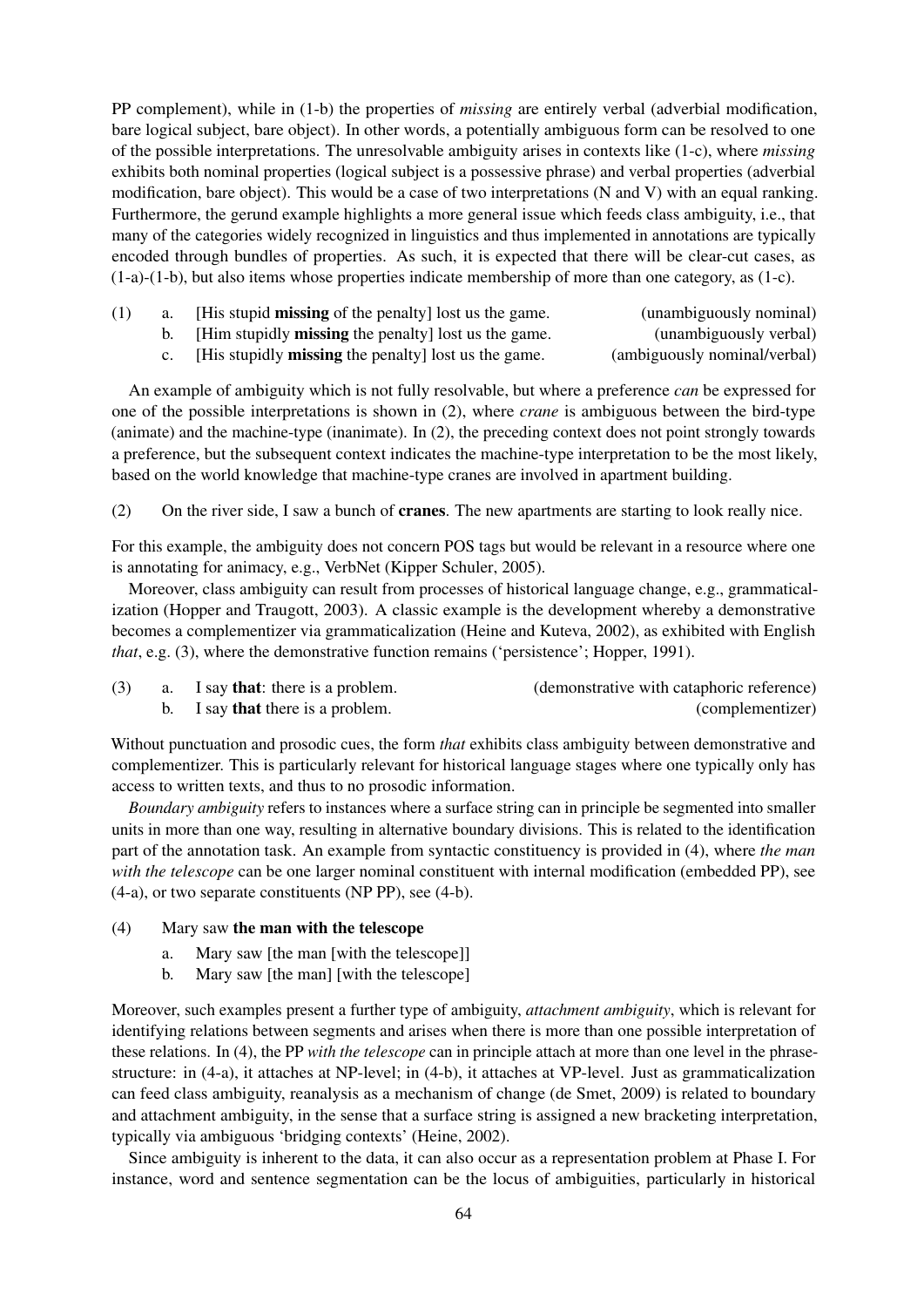corpora. In many modern languages, word and sentence boundaries can be identified on the basis of white spaces and punctuation. In older handwritten manuscripts and early printed sources, however, the use of spaces and punctuation can differ quite substantially from the modern usage in terms of functionality (Dipper et al., 2013). For example, while in modern German words represent syntactically meaningful units, Old High German scribes often employed separation in the form of spaces or the absence thereof to group words into prosodic units (Fleischer, 2009). Thus white spaces can be ambiguous with respect to their linguistic function.

Although ambiguity is an omnipresent problem in the corpus development process, it is in most instances not captured by the annotations. Instead, the general practice is to stochastically determine and use the most probable annotation label, losing the ambiguity property altogether. If ambiguity does not receive adequate treatment, then this has consequences for the user at Phase III. If the ambiguity is not captured at all, then interpretations may be simply false, and indeed rich information will be lost which is often very relevant to linguistic investigations and likewise to computational language models.

### 4.2 Variation

Variation is when a particular variable is expressed via multiple variants. The variants are in principle interchangeable so that there are no (structural) conditions excluding one of the variants (Lüdeling, 2017). Variation may be conditioned by factors which are extra-linguistic, e.g., time period, dialect, genre, author/speaker of text, or linguistic factors such as language change or the linguistic environment a variable occurs in.

The dative alternation in English is an example of variation (Bresnan et al., 2007; Lüdeling, 2017). The dative alternation refers to the availability of two different (syntactic) dative constructions in English, which can be used interchangeably while expressing essentially the same meaning. The variants are illustrated in (5), with (5-a) showing the variant which contains a prepositional dative structure (NP PP) and (5-b) showing the double object variant (NP NP).

- (5) a. Mary gave [an apple] [to John].
	- b. Mary gave [John] [an apple].

The variation here is determined by a conglomeration of different linguistic factors, including animacy, discourse accessibility (givenness/information structure) and weight (Bresnan et al., 2007).

Like ambiguity, variation is an inherent part of natural language and thus of the corpus data (see Figure 1). Therefore, variation constitutes a representation problem at all three phases of corpus development and use. In contrast to ambiguity, it is not an annotation issue in terms of identification and classification, but rather that a single interpretation (variable) manifests itself in two or more (variants). Sometimes, the variants are captured in an annotation scheme, but not necessarily linked to a single variable (e.g., Dipper et al., 2013; Lüdeling, 2017). Although such a treatment provides significant information about the variant, the variation as a whole cannot easily be harnessed without prior knowledge of the precise character of the variation, since crucial information about the other variant(s) is not easily accessible.

In other treatments, the variants are levelled out and expressed as a single interpretation (either as one of the variants or as a generalizing variable), in which case the variation property is lost overall. For example, normalization is a process at Phase I which leads to a levelling out of spelling variation, where one variant is favored over another. Spelling variation occurs across the board in historical texts, reflecting e.g., dialectal and/or temporal differences, as orthographic norms are a trait of modern times. For example, Bollmann et al. (2014) find the three dialect variants *chind, k´ınt, kynt* for 'child' in Early New High German, while *kind* is used in (late) New High German. In such cases, normalization is often a necessary means to an end. Normalization enables researchers to leverage existing algorithms and tools for text processing, facilitating, e.g., POS tagging (Bollmann et al., 2014). Furthermore, regularized spelling has the advantage of facilitating keyword and n-gram searches in corpora (Kyto, 2010). Yet, normalization ¨ can also lead to a crucial loss of information, since spelling variation may provide valuable linguistic insights relevant for annotation and interpretation.

A linguistically relevant instance of variation which could be levelled out by normalization is the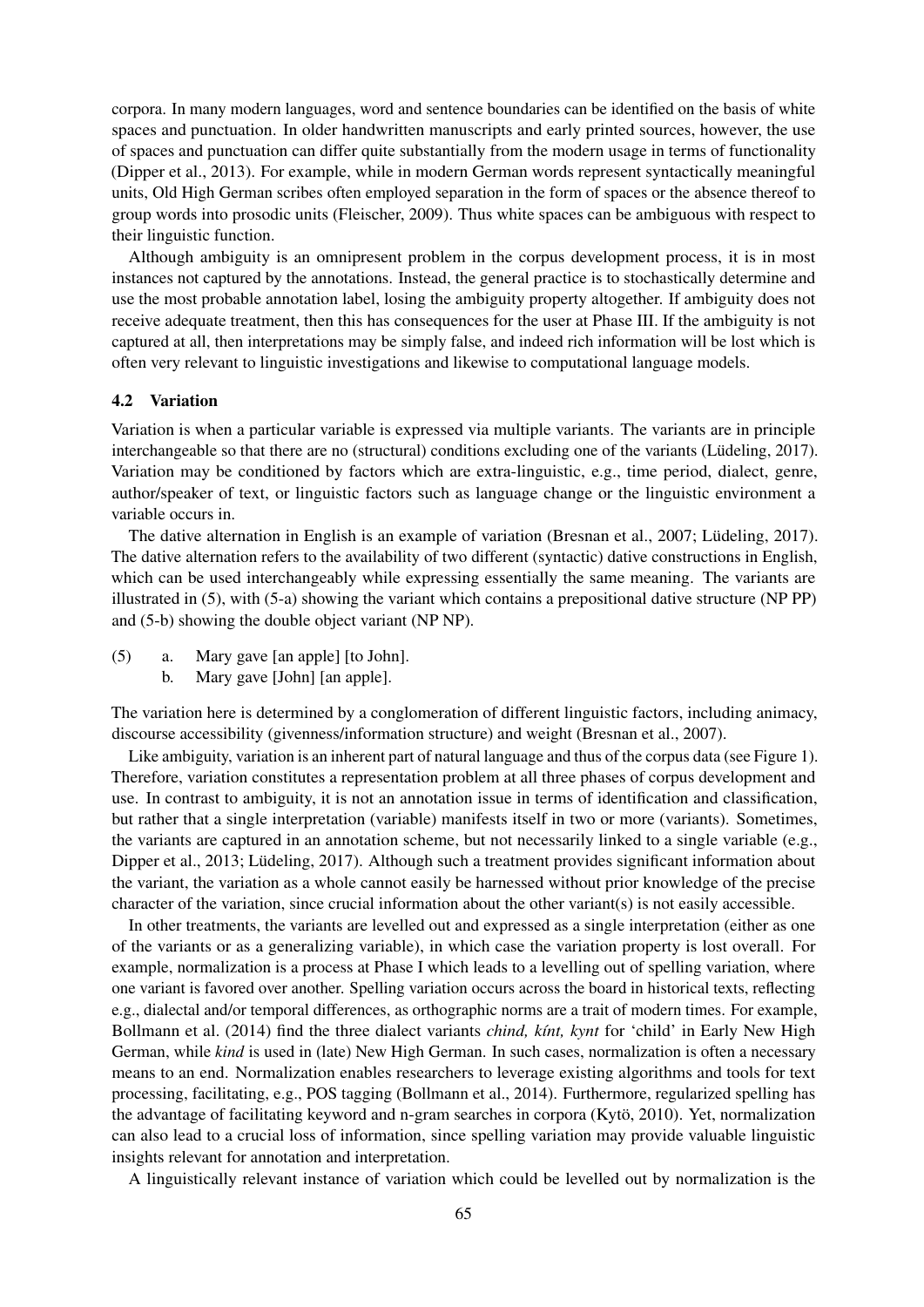variation between multi- and single-word spellings caused by univerbation (Dipper et al., 2013; Lüdeling, 2017). Univerbation is an instance of language change whereby multiple words which form a fixed expression are reanalyzed as one word, with an intermediate stage where both variants are used interchangeably. For instance, in the Penn Parsed Corpora of Historical English (Santorini, 2010) both *nevertheless* (singleword) and *never the less* (multi-word) occur. Keeping the spelling variation intact provides insights into where a particular text is situated on the trajectory of a change (Dipper et al., 2013) and potentially reveals the linguistic factors which led to the development of the fixed multi-word expression. Still, without a more explicit treatment of the variation, together with the relevant a priori knowledge, this is hard to explore.

Another reason why variation merits particularly nuanced treatment in historical corpora is because certain historical processes feed the issue, e.g., grammaticalization and competition. As mentioned, grammaticalization involves a change whereby a particular form takes on a new function. This in turn can result in variation, if a marker of this particular new function already exists in the language. Secondly, competition between variants of a single variable often results in decreased variation in a particular corner of the linguistic system, whereby one variant outcompetes another (Kroch, 1989; Pintzuk, 2003).

Overall, losing variation significantly impairs a language resource in terms of its accurate reflection of the linguistic characteristics of the data. As with ambiguity, this loss of information is not insignificant, since variation is another linguistically relevant property of language which is often of prime interest to the user (Labov, 1994; Tagliamonte, 2006; Chambers and Schilling, 2013).

### 4.3 Uncertainty

Uncertainty arises wherever multiple possible interpretations of data present themselves, but the relevant knowledge or information to unequivocally opt for one of the interpretations is not available (Bonneau et al., 2014). Uncertainties can be part of the process of data selection and processing. For instance, corpus developers might be uncertain about which texts fit best with the objective of the corpus and which parameters to choose for text processing. In addition, the NLP tools employed for pre-processing can introduce uncertainty (John et al., 2017). This is an issue particularly for historical corpora, since, e.g., POS taggers are often trained on data from more recent time periods, given that the necessary amount of annotated training data for the historical period is typically unavailable. This renders the tagging results on historical data potentially unreliable, which in turn leads to uncertainty.

Moreover, uncertainties occur frequently in the annotation phase, as depicted in Figure 1. An issue which arises with historical data is that the crucial knowledge for the annotation of a specific historical language structure may not yet have been generated. A further problem is that human annotators cannot function as native speakers of a historical language. Due to incomplete knowledge, annotators may not be able to readily identify and interpret a given structure, and may therefore be uncertain.

A further uncertainty is caused by the annotations themselves. Linguistic annotations instantiate theory to some degree, focusing on some phenomena over others, with many phenomena not yet studied in much depth. The corresponding code books or manuals for annotation therefore hardly ever tend to be comprehensive and complete before the begin of the annotation process and are necessarily extended and changed as part of a cyclical annotation process (Hovy and Lavid, 2010). This results in uncertainty as to how unanticipated phenomena should be annotated, new tags defined, and how phenomena not covered by established research should be treated (Hovy and Lavid, 2010). The uncertainties that are encountered at Phase I and II are marked as such and made transparently explicit to the end user only rarely, thus persisting into Phase III (interpretation).

#### 4.4 Error

In addition to the sources already discussed (ambiguity, variation and uncertainty), errors may also occur in linguistic annotations as representation problems (see Figure 1). At Phase I, errors can already be present in the data sources themselves. For example, with respect to historical manuscripts, scribal errors are common, particularly in texts which have been copied multiple times by different scribes (Penzl, 1967; Neidorf, 2013). Moreover, the source texts are often not in good repair, with stains on the paper and damaged pages potentially producing digitization errors. Texts can be digitized by either hand-keying or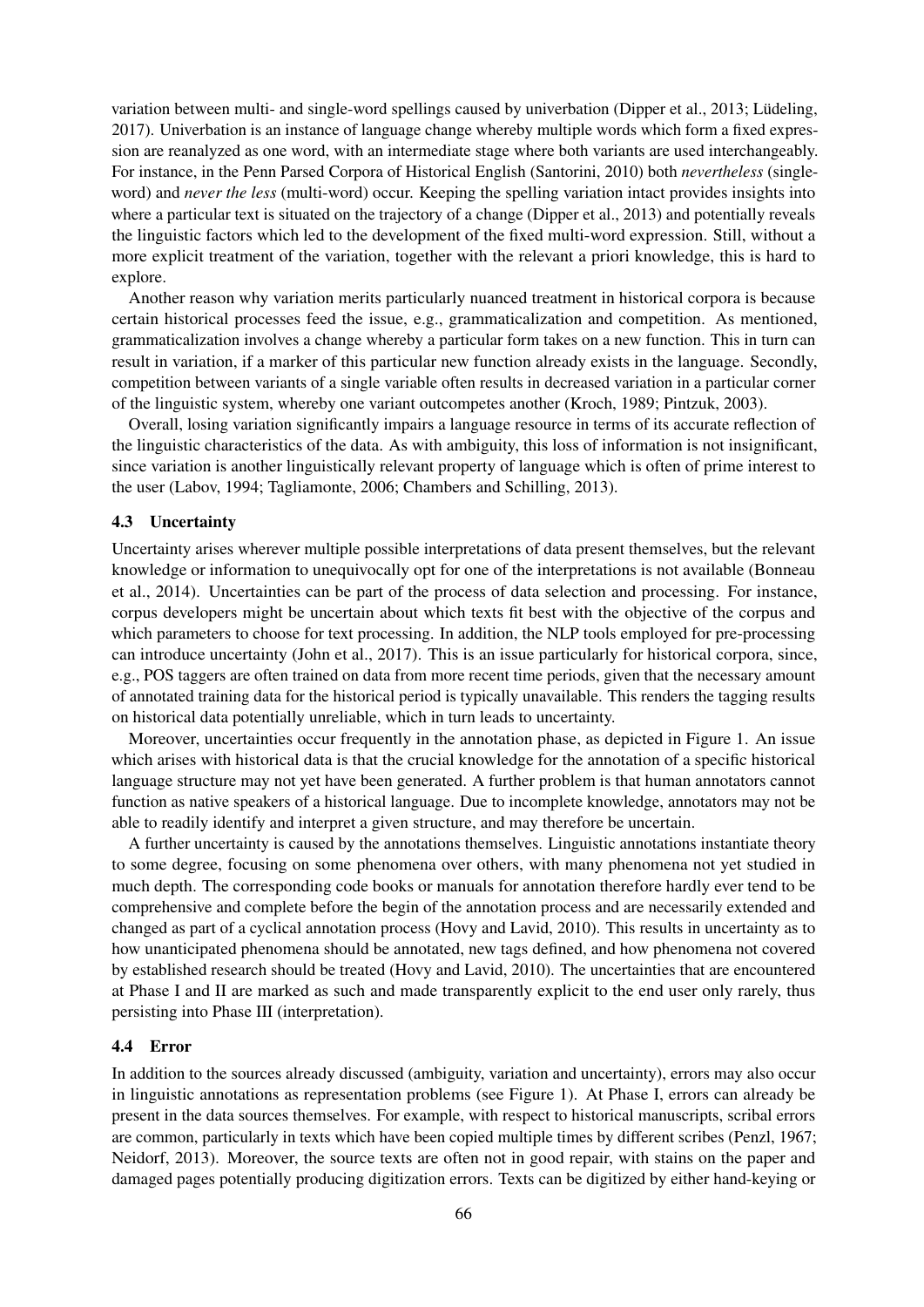scanning via OCR (optical character recognition) software. Handkeying has the advantage of generally being more accurate (though not error-free), but is time-consuming and might not be suitable when dealing with a large number of texts. OCR systems, on the other hand, generally work fast and are able to handle large quantities of data. Yet, the scripts, characters and diacritics of historical manuscripts and early printed texts are often challenging for OCR systems, requiring a non-trivial amount of post-processing, including error identification and correction (Boschetti et al., 2009; De Simone et al., 2018; Schulz and Kuhn, 2017). The process of identifying and correcting the erroneous text passages is laborious, produces a high cognitive workload and requires expert philological knowledge. The resulting corpus might therefore contain errors produced by the OCR system, but these will not necessarily be distinguishable from errors caused by human unsystematicity. These errors might have an impact on subsequent processes, e.g., POS tagging. Moreover, the automatic pre-processing steps are prone to errors themselves, which are often not transparent to annotators and users.

Manual annotation at Phase II is time-consuming and cognitively heavy. Human errors might therefore occur and not be detected, even in iterative rounds of annotation and correction. This is especially relevant for historical corpora, since human annotators lack native-speaker competence, as well as the cultural and pragmatic knowledge of the historical language stage, and may at times be unable to analyze certain linguistic structures accurately. Moreover, it is not always possible for the data to be annotated by several annotators, since the annotation of complex linguistic phenomena often requires expert knowledge. Again, this particularly applies to historical corpora, where only a few trained researchers with the relevant knowledge may exist. In this way, calculating inter-annotator agreement (e.g., via Cohen's kappa (Cohen, 1960), Krippendorf's alpha (Krippendorff, 2004) or inter-annotator F1-scores (Plank et al., 2014)) is not possible and significant errors may remain undetected.

Since revision and correction of annotations are costly procedures, it is often the case that a version of the corpus is already published after the first round of annotation, to provide the research community with the data as soon as possible. Errors are then usually reported by the community and the corpus developers can in principle react to this by re-annotating the data for the next release. However, in practice different sites often end up maintaining different versions of the corpus or researchers might 'curate' the data themselves, working with their own versions. This impedes reproducibility and may lead to imperfect research results.

#### 4.5 Bias

Bias represents an influence which leads to a preference or tendency for one thing over another. Often, neither the end-user nor the annotator may be conscious of such biases, which can produce representation problems in every phase of corpus development and use.

In general, corpora should be representative and balanced (Leech, 1991; Gries and Berez, 2017). A corpus can be representative of a specific genre, register or variety, representing the targeted subgroup via the text samples contained in the corpus. A corpus is balanced (unbiased) when the size of the subsamples, i.e., the samples of different genres, registers, or varieties, is proportional to the size of the subgroups which the corpus aims to represent. With respect to diachronic corpora, genre imbalance is rather the norm than the exception, which in turn leads to a sampling or selection bias. While a large amount of textual data is usually available for more recent time stages of a language, the data for the longer standing past is generally scarce. The historically older and sparser data is generally less diverse, consisting of fewer genres, registers and text types (Gippert and Gehrke, 2015). It is often the case that all available historical texts for the relevant time periods are included in a corpus to be able to cover the diachrony of a language as much as possible (Reppen, 2010). Genre imbalances across time periods can hinder comparability over time, which is the core remit of diachronic investigations. Furthermore, text processing can be subject to a bias, since the parameters and tools chosen influence the shape of the resulting data. Søgaard et al. (2014) point out that language technology is generally biased towards English newswire (selection bias), with better overall performances of NLP tools on English newswire data than on any other text genre and other lower-resourced languages.

At Phase II, several more biases can occur. For one, the annotator might already have a theory in mind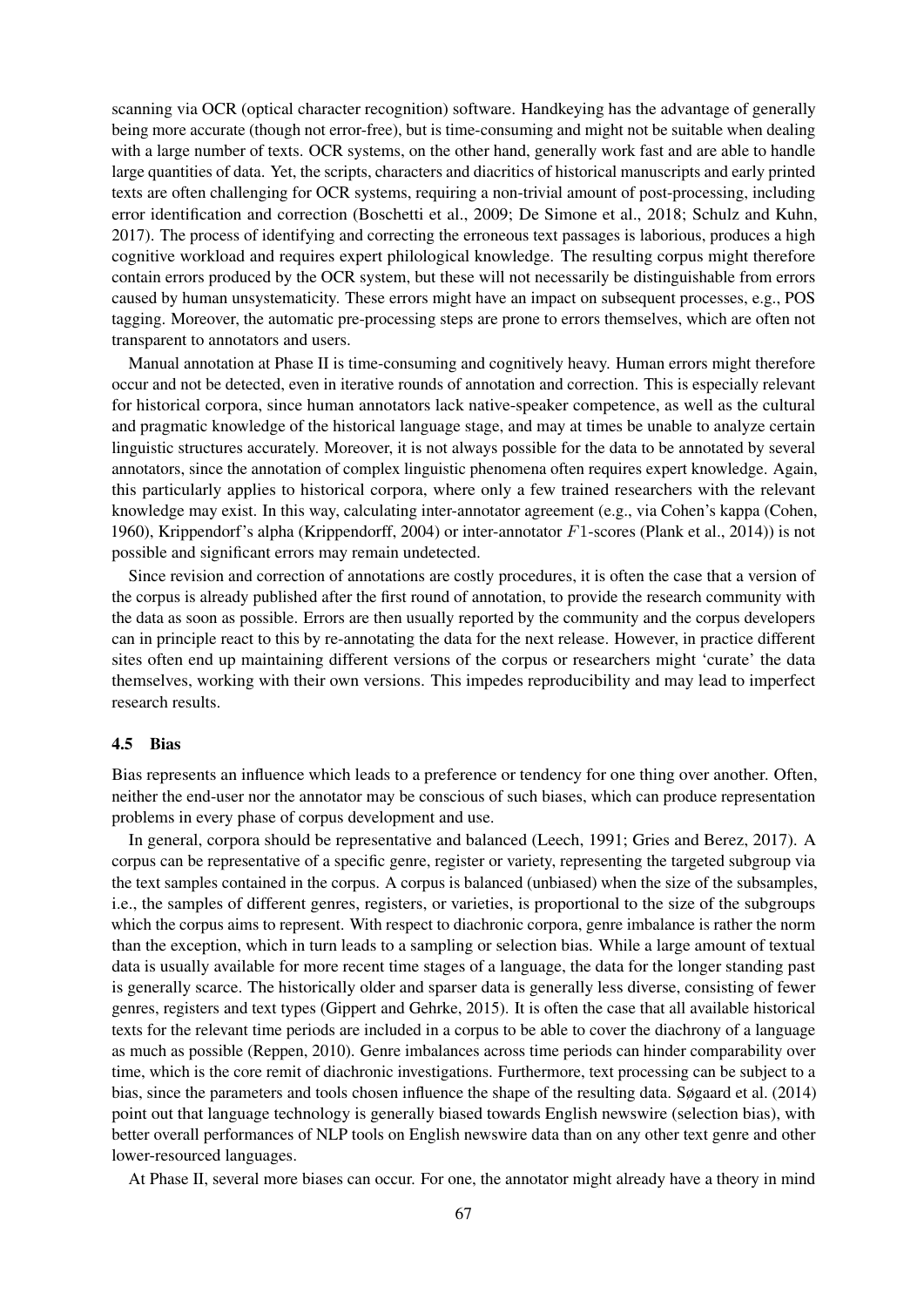about the phenomenon to be annotated, which has not been empirically evidenced, imposing a theory bias on the data. Moreover, comparative fallacy (Merten and Seemann, 2018), e.g., misinterpretations arising through comparing the historical language with one's own native language, might lead to substantial biases. For another, a learning effect might occur during the course of annotation, biasing the resulting data, in the sense that the resource will not necessarily be internally consistent.

## 4.6 Interrelations between Sources

One type of representation problem rarely occurs on its own, with one type of problem often leading to another. *Ambiguity* interacts strongly with uncertainty, but it is crucial to differentiate between the two: while ambiguity is inherent to the data, a human annotator/user or an algorithm might be uncertain when multiple interpretations of the data present themselves, as sketched in Figure 1. Similarly, *variation* might produce uncertainty if the precise nature of the variants involved and/or their conditioning factors cannot be easily recovered (lack of knowledge/information). Moreover, the human might be uncertain about whether an annotation contains *errors* propagated through the corpus building and annotation process, or whether the resulting annotation is error-free. Likewise, *biases* can lead to uncertainty because one might be uncertain as to how representative the corpus is, and whether certain characteristics of the data are true properties of the language, or perhaps skewed due to a particular bias. As errors and biases are often found in the data independently of any annotation scheme (see Figure 1), each can result in further annotation challenges.

## 5 Research Opportunities and Open Challenges

The representation problems outlined above have real consequences in terms of the reproducibility, usability and trustworthiness of research results generated via annotated resources. It is thus important to treat the sources of these problems carefully, separating them out in corpus development and use. The aim is that outlining the different sources of representation problems, and how these surface in the various phases, will lead to a more nuanced understanding of the challenges involved. This in turn can inform future resources so that they are more faithful to the data they represent, increasing the end-user's confidence with respect to research results. As an initial step, we recommend that the various types of representation problems are properly identified in linguistic annotations and labelled explicitly. In this way, we hope to be able to capture and harness the full characteristics of corpus linguistic data in the future. Our hope is that this will further lead to more robust corpus-based findings in theoretical linguistics and more accurate NLP models. Specifically, we envisage new research opportunities in theoretical and computational linguistics, as well as novel responses in connection with the reproducibility crisis.

Facilitating Theoretical Linguistic Research Modeling representation problems provides us with a clearer picture of the underlying data, furthering our understanding of the linguistic and extra-linguistic properties of the texts in a corpus. This could lead to novel research results which were previously hindered by these problems, advancing the respective state-of-the-art in theoretical linguistics. Furthermore, an explicit treatment of the problem sources could foster the emergence of new insights since, e.g., in historical linguistics, *variation* and *ambiguity* are seen as the key components of language change.

Improving NLP Models In computational linguistics, propagating representation problems throughout NLP pipelines could inform computational models at each step, improving the accuracy of the respective algorithms and the resulting end-product. For example, it has been shown that the accuracy of NLP systems for event ordering can be improved by assigning specific tags in cases of ambiguity and uncertainty (Chambers et al., 2014). Similarly, Plank et al. (2014) have shown that providing information about annotator disagreements during training of an NLP model for POS tagging increases the performance of corresponding NLP downstream models. However, more recently, Pavlick and Kwiatkowski (2019) have shown that state-of-the-art NLP models for NLI are able to model some sort of uncertainty, but this is not the uncertainty that stems from human disagreement. Therefore, they advocate the need for a better understanding of the sources of linguistic uncertainty and the downstream propagation of such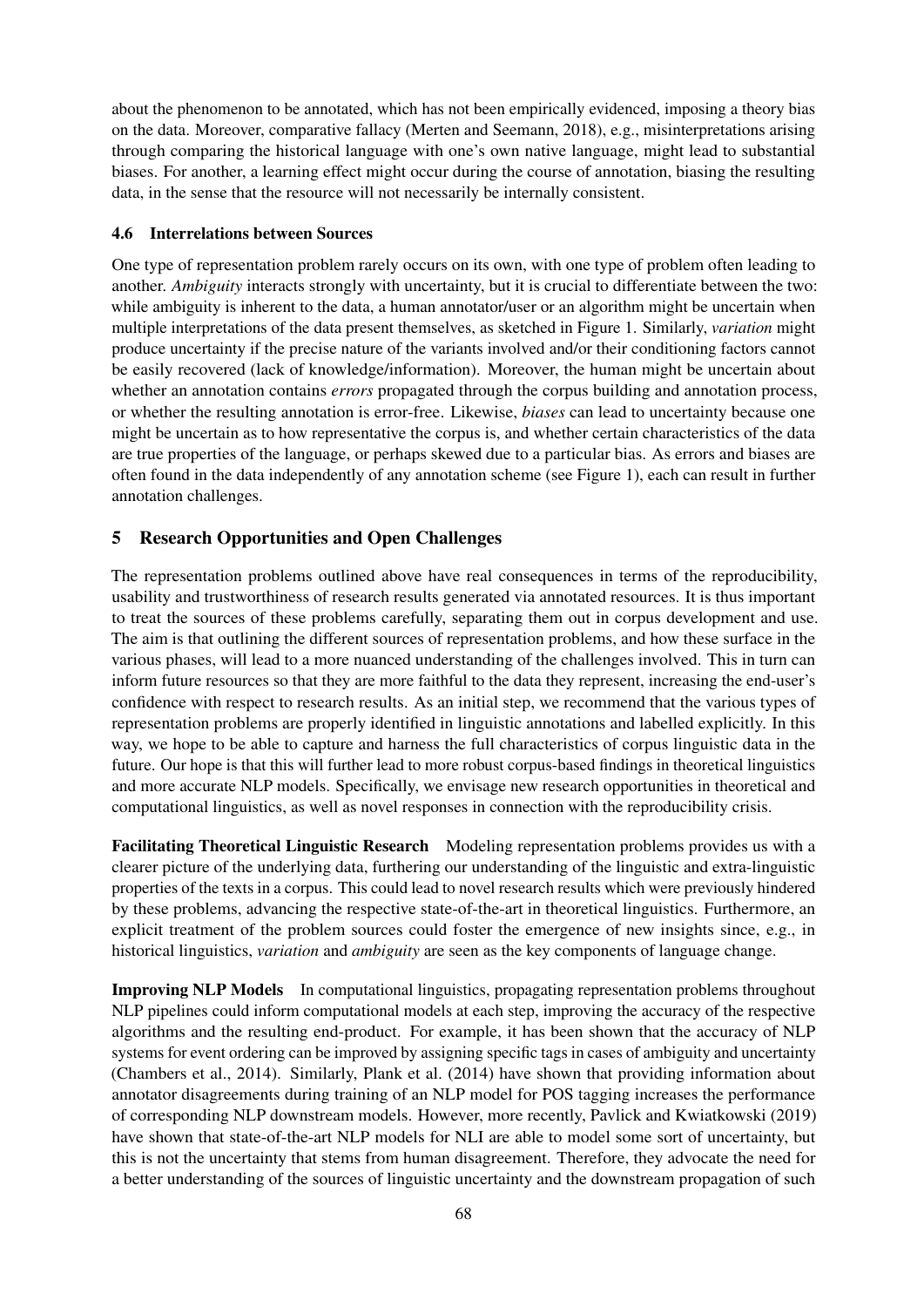uncertainties in NLP models. Providing an NLP model with a more elaborate and explicit treatment of representation problems thus has the potential to immensely improve research results.

Promoting Reproducibility A framework which models representation problems could be of great benefit for research into the reproducibility issue in computational linguistics. Cohen et al. (2018) define reproducibility in NLP as a property related to the outcomes of an experiment with the three reproducibility dimensions *conclusion* (an induction based on the results), *finding* (relationship between values), and *value* (a calculated or measured number). These dimensions also pertain to our described problem sources, since they have an impact on whether a conclusion, a finding or a value can be reproduced. Fokkens et al. (2013) moreover show that research into the reproducibility of experiments in NLP and in particular understanding the experimental *variation* can improve research results.

Quantifying Representation Problems A future challenge will be the quantification of representation problems in linguistic annotations. For example, Likert-scales and other relational measurements have been proposed to measure the degree of uncertainty (see Section 2). We aim at experimenting with different measures in future work, exploring which measures work best for specific types of representation problems. Moreover, we intend to experiment with different kinds of probability measures in order to be able to provide a mathematical framework for propagating representation problems throughout the phases of corpus development and use.

Guided Annotation Systems To support the annotation process throughout its different phases, systems can be designed based on guidelines for identifying, capturing, and treating representation problems (Sperrle et al., 2020). Best practices from current approaches can be taken into consideration to derive such guidelines. These will establish a systematic procedure for dealing with representation problems in a consistent manner. In addition, annotation systems that rely on such guidelines could detect annotation inconsistencies and irregularities to guide annotators to the presence of representation problems, enabling them to be captured and possibly avoided or treated. Based on the users' interaction with such a learning annotation system, it can adapt over time to the users' annotation preference (Sperrle et al., 2019), cementing best practices into instructions for future sessions. Such guided systems could facilitate the annotation process and ensure the correctness of the annotation results, enabling a more reliable interpretation of the annotated data.

## 6 Conclusion

In this paper, we presented five sources of representation problems in linguistic annotations: ambiguity, variation, uncertainty, error and bias. We characterized these sources, outlining their usual treatment in corpus linguistic processes. Moreover, we discussed the consequences which an insufficient or improper treatment of these problems may have in the three phases of corpus development and use: data selection and processing (Phase I), annotation (Phase II) and interpretation (Phase III). In this way, this paper highlights the importance of developing more adequate and explicit treatments of such representation problems in the future. Moreover, we argued that harnessing representation problems in the scientific process fosters research into the reproducibility crisis, in addition to providing more robust research results.

## Acknowledgements

This work was funded by the Deutsche Forschungsgemeinschaft (DFG, German Research Foundation) – Project-ID 251654672 – TRR 161. Many insights for the paper came from Hannah Booth's work developing the Corpus of Historical Low German ('CHLG'), with support from the Hercules Foundation/FWO, Grant number Hercules AUGE13/02 (July 2014–December 2015)/FWO G0F2614N (January 2016–present).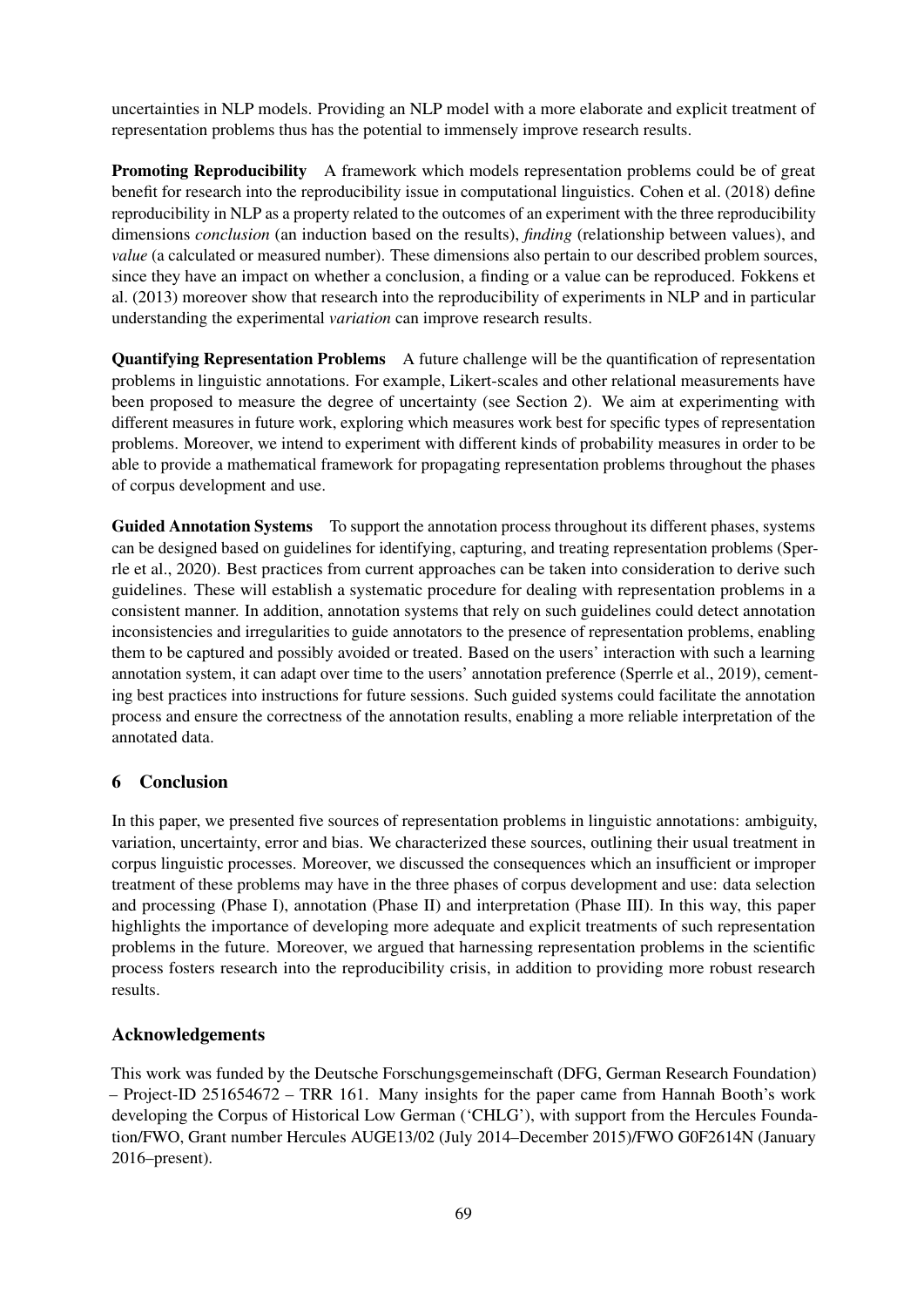#### References

- Fabian Barteld, Sarah Ihden, Ingrid Schröder, and Heike Zinsmeister. 2014. Annotating descriptively incomplete language phenomena. In *Proceedings of LAW VIII - The 8th Linguistic Annotation Workshop*, pages 99–104, Dublin, Ireland, August. Association for Computational Linguistics and Dublin City University.
- Jana Beck, Aaron Ecay, and Anton Karl Ingason. 2015. Annotald. version 1.3. 7.
- Marcel Bollmann, Florian Petran, and Stefanie Dipper. 2014. Applying rule-based normalization to different types of historical texts — an evaluation. *Human Language Technology Challenges for Computer Science and Linguistics. 5th Language and Technology Conference, LTC 2011. Revised Selected Papers*, 8387:166–177.
- Georges-Pierre Bonneau, Hans-Christian Hege, Chris R. Johnson, Manuel M. Oliveira, Kristin Potter, Penny Rheingans, and Thomas Schultz. 2014. Overview and state-of-the-art of uncertainty visualization. In Charles D. Hansen, Min Chen, Christopher R. Johnson, Arie E. Kaufman, and Hans Hagen, editors, *Scientific Visualization: Uncertainty, Multifield, Biomedical, and Scalable Visualization*, pages 3–27. Springer London, London.
- Hannah Booth, Anne Breitbarth, Aaron Ecay, and Melissa Farasyn. 2020. A Penn-style Treebank of Middle Low German. In *Proceedings of The 12th Language Resources and Evaluation Conference*, pages 766–775, Marseille, France, May. European Language Resources Association.
- Federico Boschetti, Matteo Romanello, Alison Babeu, and David Bamman. 2009. Improving OCR accuracy for classical critical editions. In *Proceedings of the 13th European Conference on Research and Advanced Technology for Digital Libraries*, pages 156–167, 09.
- Joan Bresnan, Anna Cueni, Tatiana Nikitina, and Harald Baayen. 2007. Predicting the dative alternation. In Gerlof Bouma, Irene Kramer, and Joost Zwarts, editors, *Cognitive Foundations of Interpretation*, pages 69–94. Royal Netherlands Academy of Science, Amsterdam.
- Taylor Cassidy, Bill McDowell, Nathanael Chambers, and Steven Bethard. 2014. An annotation framework for dense event ordering. In *Proceedings of the 52nd Annual Meeting of the Association for Computational Linguistics (Volume 2: Short Papers)*, pages 501–506, Baltimore, Maryland, June. Association for Computational Linguistics.
- J. K. Chambers and Natalie Schilling. 2013. *The Handbook of Language Variation and Change*. Blackwell, Oxford, 2nd edition.
- Nathanael Chambers, Taylor Cassidy, Bill McDowell, and Steven Bethard. 2014. Dense event ordering with a multi-pass architecture. *Transactions of the Association for Computational Linguistics*, 2:273–284.
- Tongfei Chen, Zhengping Jiang, Adam Poliak, Keisuke Sakaguchi, and Benjamin Van Durme. 2020. Uncertain natural language inference. In *Proceedings of the 58th Annual Meeting of the Association for Computational Linguistics*, pages 8772–8779, Online, July. Association for Computational Linguistics.
- K. Bretonnel Cohen, Jingbo Xia, Pierre Zweigenbaum, Tiffany Callahan, Orin Hargraves, Foster Goss, Nancy Ide, Aurélie Névéol, Cyril Grouin, and Lawrence E. Hunter. 2018. Three Dimensions of Reproducibility in Natural Language Processing. In Nicoletta Calzolari, Khalid Choukri, Christopher Cieri, Thierry Declerck, Sara Goggi, Koiti Hasida, Hitoshi Isahara, Bente Maegaard, Joseph Mariani, Hélène Mazo, Asuncion Moreno, Jan Odijk, Stelios Piperidis, and Takenobu Tokunaga, editors, *Proceedings of the Eleventh International Conference on Language Resources and Evaluation (LREC 2018)*, Miyazaki, Japan, May 7-12, 2018. European Language Resources Association (ELRA).
- Jacob Cohen. 1960. A coefficient of agreement for nominal scales. *Educational and Psychological Measurement*, 20:37–46.
- Marie-Catherine de Marneffe, Timothy Dozat, Natalia Silveira, Katri Haverinen, Filip Ginter, Joakim Nivre, and Christopher D. Manning. 2014. Universal Stanford dependencies: A cross-linguistic typology. In *Proceedings of International Conference on Language Resources and Evaluation (LREC)*, pages 4585–4592.
- Flavia De Simone, Barbara Balbi, Vincenzo Broscritto, Simona Collina, Roberto Montanari, Federico Boschetti, and Anas Kahn. 2018. The impact of human factors on digitization: An eye-tracking study of OCR proofreading strategies. In *The Tenth International Conference on Advanced Cognitive Technologies and Applications (COGNITIVE 2018)*, pages 14–17, Barcelona, Spain.

Hendrik de Smet. 2009. Analysing reanalysis. *Lingua*, 119(11):1728–1755.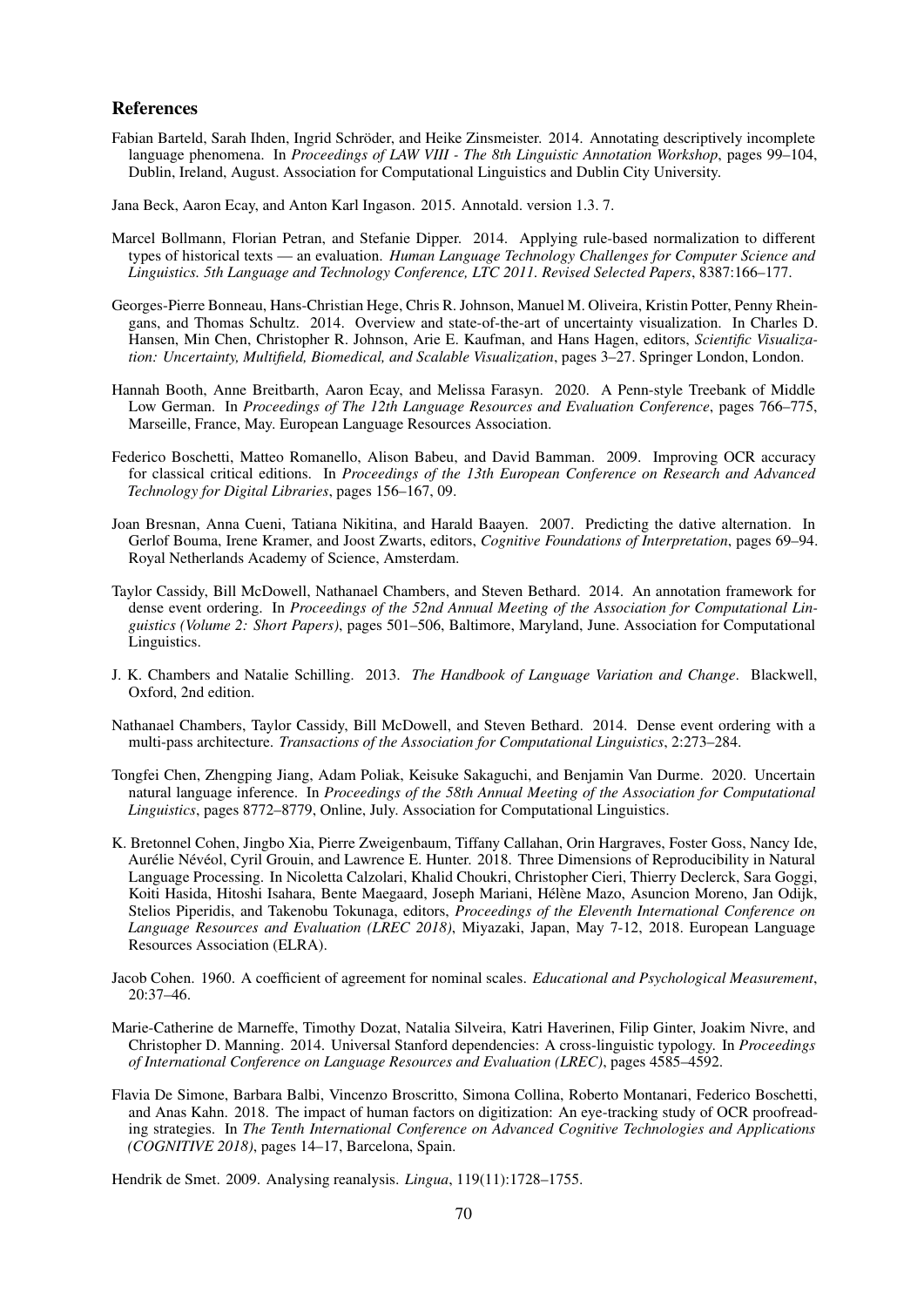- Stefanie Dipper, Karin Donhauser, Thomas Klein, Sonja Linde, Stefan Müller, and Klaus-Peter Wegera. 2013. HiTS: ein Tagset für historische Sprachstufen des Deutschen. Journal for Language Technology and Computa*tional Linguistics*, 28:85–137.
- Richard Eckart de Castilho, Éva Mújdricza-Maydt, Seid Muhie Yimam, Silvana Hartmann, Iryna Gurevych, Anette Frank, and Chris Biemann. 2016. A web-based tool for the integrated annotation of semantic and syntactic structures. In *Proceedings of the Workshop on Language Technology Resources and Tools for Digital Humanities (LT4DH)*, pages 76–84, Osaka, Japan, December. The COLING 2016 Organizing Committee.
- Jürg Fleischer. 2009. Paleographic clues to prosody? Accents, word separation, and other phenomena in Old High German manuscripts. In Roland Hinterhölzl and Svetlana Petrova, editors, *Information structure and language change: new approaches to word order variation in Germanic*, volume 203 of *Trends in Linguistic Studies and Monographs*, pages 161–189. Mouton de Gruyter, Berlin/New York.
- Antske Fokkens, Marieke van Erp, Marten Postma, Ted Pedersen, Piek Vossen, and Nuno Freire. 2013. Offspring from reproduction problems: What replication failure teaches us. In *Proceedings of the 51st Annual Meeting of the Association for Computational Linguistics (Volume 1: Long Papers)*, pages 1691–1701, Sofia, Bulgaria, August. Association for Computational Linguistics.
- Jost Gippert and Ralf Gehrke. 2015. Historical corpora. Challenges and perspectives. In Jost Gippert and Ralf Gehrke, editors, *Historical Corpora. Challenges and Perspectives*, Korpuslinguistik und interdisziplinare Per- ¨ spektiven auf Sprache 5, pages 9–12. Narr, Tübingen.
- Stefan Th. Gries and Andrea L. Berez. 2017. Linguistic annotation in/for corpus linguistics. In Nancy Ide and James Pustejovsky, editors, *Handbook of Linguistic Annotation*, pages 379–409. Springer, Dordrecht.
- Bernd Heine and Tania Kuteva. 2002. *World lexicon of grammaticalization*. Cambridge University Press, Cambridge.
- Bernd Heine. 2002. On the role of context in grammaticalization. In Ilse Wischer and Gabriele Diewald, editors, *New Reflections on Grammaticalization*, pages 83–101. John Benjamins, Amsterdam.
- Paul J. Hopper and Elizabeth Closs Traugott. 2003. *Grammaticalization*. Cambridge University Press, Cambridge.
- Paul J. Hopper. 1991. On some principles of grammaticalization. In Elizabeth Closs Traugott and Bernd Heine, editors, *Approaches to grammaticalization. Volume I. Theoretical and methodological issues*, pages 17–35. John Benjamins, Amsterdam/Philadelphia.
- Eduard Hovy and Julia Lavid. 2010. Towards a 'science' of corpus annotation: A new methodological challenge for corpus linguistics. *International Journal of Translation*, 22(1).
- Richard Hudson. 2003. Gerunds without phrase structure. *Natural Language & Linguistic Theory*, 21(3):579– 615.
- Markus John, Steffen Koch, and Thomas Ertl. 2017. Uncertainty in visual text analysis in the context of the digital humanities. In *Designing for Uncertainty in HCI: When does uncertainty help? (Workshop at CHI 2017)*.
- Daniel Jurafsky and James H. Martin. 2009. *Speech and Language Processing: An Introduction to Natural Language Processing, Speech Recognition, and Computational Linguistics*. Prentice-Hall, 2nd edition.
- David Jurgens. 2013. Embracing ambiguity: A comparison of annotation methodologies for crowdsourcing word sense labels. In *Proceedings of the 2013 Conference of the North American Chapter of the Association for Computational Linguistics: Human Language Technologies*, pages 556–562, Atlanta, Georgia, June. Association for Computational Linguistics.
- Karin Kipper Schuler. 2005. *VerbNet: A Broad-Coverage, Comprehensive Verb Lexicon*. Ph.D. thesis, University of Pennsylvania.
- Klaus Krippendorff. 2004. Reliability in content analysis: some common misconceptions and recommendations. *Human Communication Research*, 30(3):411–433.
- Anthony Kroch. 1989. Reflexes of grammar in patterns of language change. *Language Variation and Change*, 1(3):199–244.
- Merja Kytö. 2010. Corpora and historical linguistics. Revista Brasileira de Linguística Aplicada, 11:417–457, 12.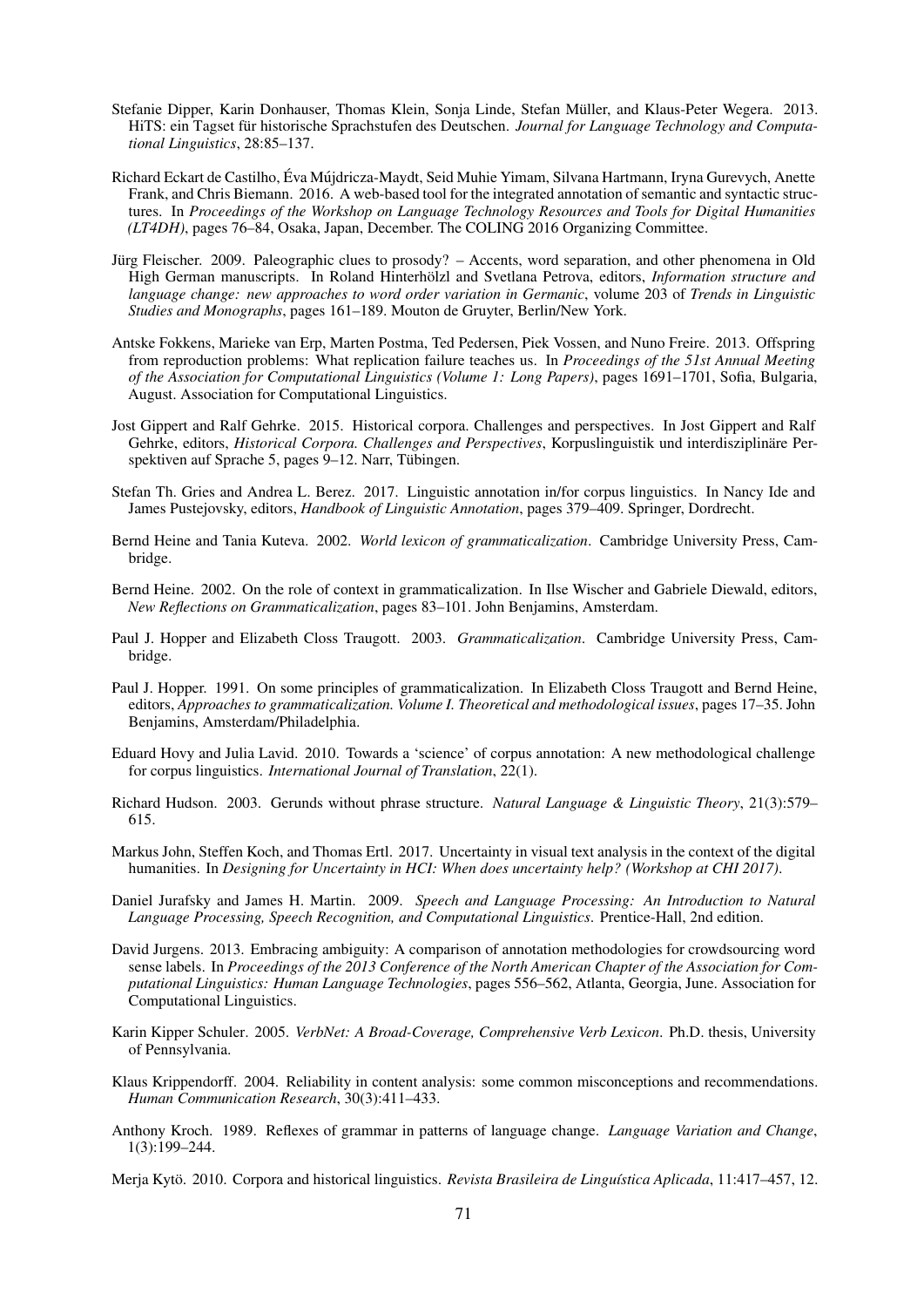William Labov. 1994. *Principles of linguistic change. Volume I: Internal factors*. Blackwell, Oxford.

- Geoffrey Leech. 1991. The state of the art of corpus linguistics. In *English Corpus Linguistics: Linguistic Studies in Honour of Jan Svartvik*, pages 8–29. Longman, London.
- John Lowe. 2016. Participles, gerunds and syntactic categories. In Doug Arnold, Miriam Butt, Berthold Crysmann, Tracy Holloway King, and Stefan Müller, editors, *Proceedings of the Joint 2016 Conference on Headdriven Phrase Structure Grammar and Lexical Functional Grammar, Polish Academy of Sciences, Warsaw, Poland*, pages 401–421, Stanford, CA. CSLI Publications.
- Anke Lüdeling. 2017. Variationistische Korpusstudien. In Marek Konopka and Angelika Wöllstein, editors, *Grammatische Variation. Empirische Zugänge und theoretische Modellierung. IDS Jahrbuch 2016, pages 129–* 144. de Gruyter, Berlin.
- Robert Malouf. 1996. A constructional approach to English verbal gerunds. *Annual Meeting of the Berkeley Linguistics Society*, 22(1):255–266.
- Mitchell P. Marcus, Beatrice Santorini, Mary Ann Marcinkiewicz, and Ann Taylor. 1999. *Treebank-3*. Linguistic Data Consortium, Philadelphia.
- Marie-Luis Merten and Nina Seemann. 2018. Analyzing constructional change: Linguistic annotation and sources of uncertainty. In *Proceedings of the Sixth International Conference on Technological Ecosystems for Enhancing Multiculturality*, TEEM'18, page 819–825, New York, NY, USA. Association for Computing Machinery.
- Leonard Neidorf. 2013. Scribal errors of proper names in the Beowulf manuscript. *Anglo-Saxon England*, 42:249– 269.
- Rebecca J. Passonneau and Bob Carpenter. 2014. The benefits of a model of annotation. *Transactions of the Association for Computational Linguistics*, 2:311–326.
- Ellie Pavlick and Tom Kwiatkowski. 2019. Inherent disagreements in human textual inferences. *Transactions of the Association for Computational Linguistics*, 7:677–694, March.
- Herbert Penzl. 1967. The linguistic interpretation of scribal errors in Old High German texts. *Linguistics*, 5(32):79–82.
- Susan Pintzuk. 2003. Variationist approaches to syntactic change. In Brian D. Joseph and Richard D. Janda, editors, *The Handbook of Historical Linguistics*, pages 509–528. Blackwell, Oxford.
- Barbara Plank, Dirk Hovy, and Anders Søgaard. 2014. Learning part-of-speech taggers with inter-annotator agreement loss. In *Proceedings of the 14th Conference of the European Chapter of the Association for Computational Linguistics*, pages 742–751, Gothenburg, Sweden, April. Association for Computational Linguistics.
- Randi Reppen. 2010. Building a corpus. In Anne O'Keeffe and Michael McCarthy, editors, *The Routledge Handbook of Corpus Linguistics*, pages 31–37. Routledge, London.
- Beatrice Santorini. 2010. Annotation manual for the Penn Historical Corpora and the PCEEC. Department of Linguistics, University of Pennsylvania. https://www.ling.upenn.edu/hist-corpora/annotation/index.html.
- Sarah Schulz and Jonas Kuhn. 2017. Multi-modular domain-tailored OCR post-correction. In *Proceedings of the 2017 Conference on Empirical Methods in Natural Language Processing*, pages 2716–2726, Copenhagen, Denmark, September. Association for Computational Linguistics.
- Nina Seemann, Marie-Luis Merten, Michaela Geierhos, Doris Tophinke, and Eyke Hullermeier. 2017. Annota- ¨ tion Challenges for Reconstructing the Structural Elaboration of Middle Low German. In *Proceedings of the Joint SIGHUM Workshop on Computational Linguistics for Cultural Heritage, Social Sciences, Humanities and Literature*, pages 40–45, Vancouver, Canada, August. Association for Computational Linguistics.
- Anders Søgaard, Barbara Plank, and Dirk Hovy. 2014. Selection bias, label bias, and bias in ground truth. In *Proceedings of COLING 2014, the 25th International Conference on Computational Linguistics: Tutorial Abstracts*, pages 11–13, Dublin, Ireland, August. Dublin City University and Association for Computational Linguistics.
- Fabian Sperrle, Rita Sevastjanova, Rebecca Kehlbeck, and Mennatallah El-Assady. 2019. VIANA: Visual interactive annotation of argumentation. In *2019 IEEE Conference on Visual Analytics Science and Technology (VAST)*, pages 11–22.